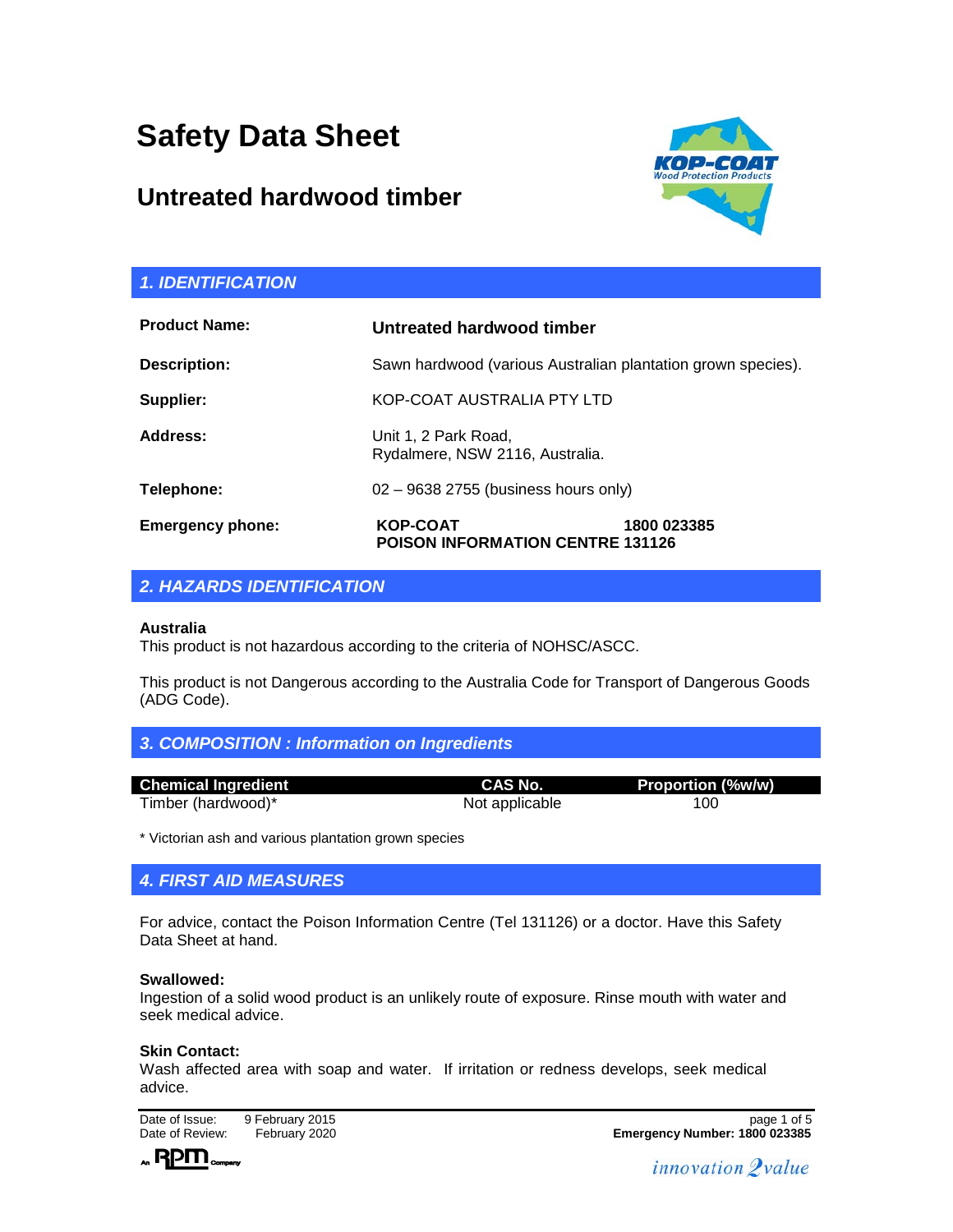#### **Eye Contact:**

Hold eye open. Immediately flush the eye continuously with gently flowing water for 15 minutes. Do not attempt to remove contact lenses. If irritation or pain persists then get medical attention.

#### **Inhalation:**

If dust is inhaled, remove person to fresh air. Encourage person to blow their nose to ensure clear breathing passages. Rinse mouth with water to help remove dust. If irritation persists get medical attention.

**First Aid facilities:** Provide eye bath and washing facility.

**Medical Attention:** Treat symptomatically.

### *5. FIRE FIGHTING MEASURES*

**Flammability:** Combustible material. Sawing, sanding or machining wood products can produce wood dust which can cause a flammable or explosive hazard.

**Suitable extinguishing media**: Water; also CO2 and dry chemical may be suitable for small fires.

**Hazards from combustion products:** Oxides of carbon and other potential harmful gases/vapours.

**Precautions for fire fighters and special protective equipment:** Self-contained breathing apparatus with full face-piece and protective clothing. Use water to wet down wood dust to reduce risk of ignition or dispersion of dust into air. Typically an airborne concentration of 40 g dust/ $m<sup>3</sup>$ is used as the lower explosion limit for wood dusts.

# *6. ACCIDENTAL RELEASE MEASURES*

#### **Emergency Procedures:**

Wear appropriate personal protection equipment; closed in footwear, gloves, protective overalls and eye protection where dust hazard exists.

#### **Methods and materials for containment:**

Solid timber product; any hazards will be related to physical hazards. Clean up sawdust and dust. Avoid generation of wood dust during cleanup.

# *7. HANDLING AND STORAGE*

**Precautions for safe handling:** Read Safety Data Sheet before use. Cutting, planing and any machining of timber to be carried out in a well-ventilated area. Observe good personal hygiene practices and recommended procedures including wearing of personal protection equipment. Avoid skin contact with freshly treated timber surfaces. Wash hands thoroughly after handling.

**Conditions for safe storage:** For machined or dry timber, store in dry well-ventilated place.

**Incompatible materials:** Fire; wood is a combustible material and will burn when exposed to heat and flame.

**Other:** Changing out of work clothing and showering recommended at the end of each work shift. Wash work clothes separately from other household clothing.



 $_{\star}$  RPM  $_{\tiny{\sf compary}}$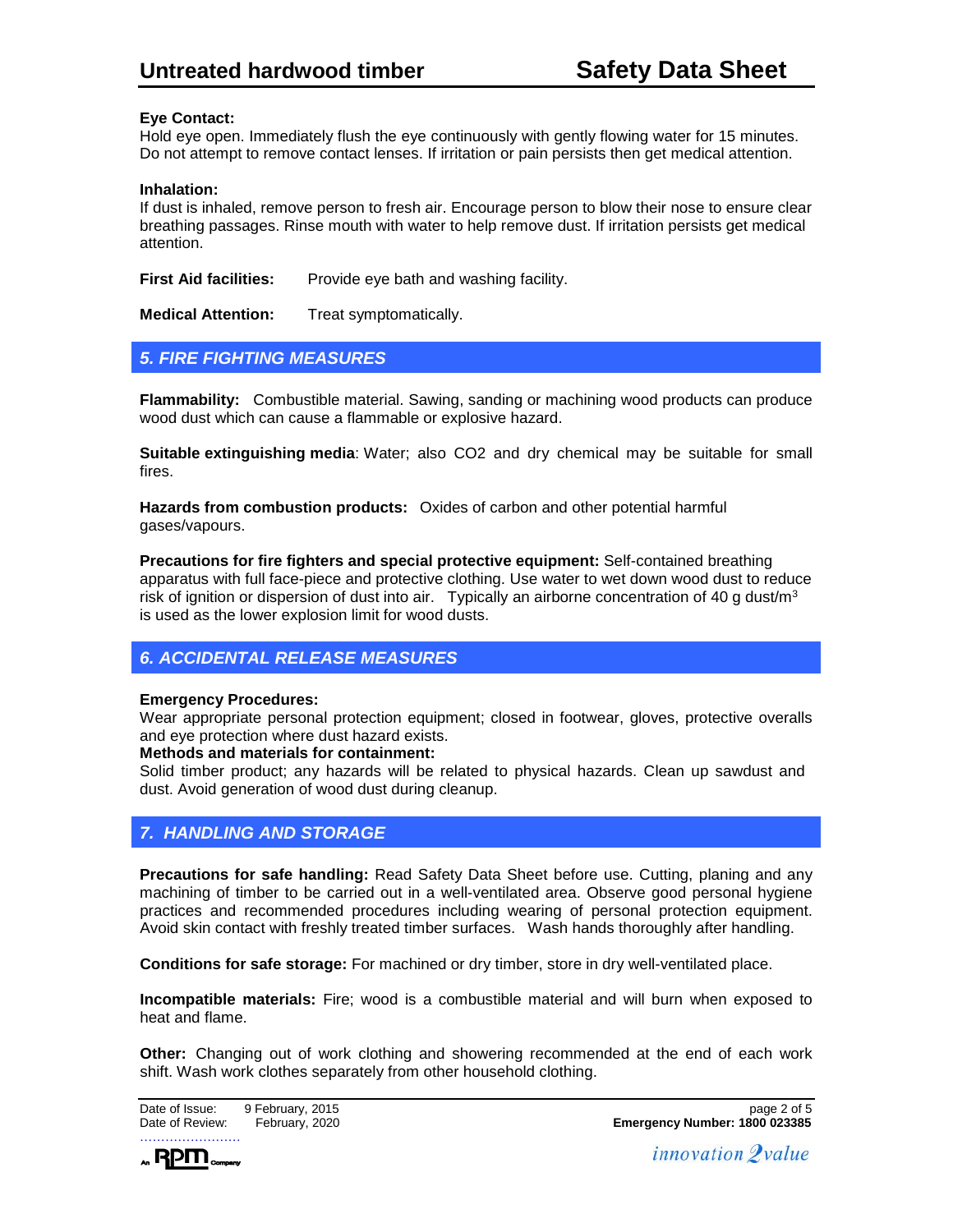# *8. EXPOSURE CONTROLS : PERSONAL PROTECTION*

**Health Exposure Standards:** Workplace Exposure Standards (WES), have been set for wood dust:

Wood dust; hardwood\* (sensitiser) WES-TWA 1 mg/m<sup>3</sup> \*Hardwood species dependent.

#### **Engineering Controls:**

**Ventilation:** Use in well-ventilated area. Effective dust extraction and good ventilation is required when sawing or machining any timber. Local exhaust/mechanical ventilation is necessary when working in an enclosed or a confined space. Ventilation is necessary to control atmospheric concentrations below exposure limits and to avoid build up of fine dry wood dust which may form explosive mixtures with air.

#### **Personal Protective Equipment:**

*Respiratory Protection:* Avoid breathing wood dust. When cutting, machining or sanding timber, wear a disposable dust mask that covers the mouth and nose.

*Eye Protection:* When sawing or machining timber wear safety glasses with side shields. Contact lenses pose a special hazard; soft lenses may absorb irritants.

**Skin/ Body Protection:** Wear protective gloves, safety footwear and overalls to protect from abrasion when handling timber in quantity or on daily basis.

When handling dry timber and assembling timber products always wear gloves, e.g. cotton or leather type.

| <b>9. PHYSICAL AND CHEMICAL PROPERTIES</b>                                                                                                              |                                                                                                                                                 |  |
|---------------------------------------------------------------------------------------------------------------------------------------------------------|-------------------------------------------------------------------------------------------------------------------------------------------------|--|
| <b>Property</b>                                                                                                                                         | <b>Typical value</b>                                                                                                                            |  |
| Appearance<br>Flashpoint<br>Basic density g/cm <sup>3</sup><br>Autoignition Temperature <sup>o</sup> C<br><b>Volatiles</b><br>Solubility in Water<br>рH | Machined or sawn timber,<br>Not applicable<br>Typically $0.55 - 0.85$ *<br>Not determined<br>Not determined<br>Not applicable<br>Not applicable |  |

\*Hardwood species dependent.

# *10. STABILITY AND REACTIVITY*

**Chemical Stability:** Stable under normal conditions. **Conditions to avoid:** Heat and flame; wood is a combustible material.<br> **Hazardous decomposition products:** Thermal decomposition Thermal decomposition may produce toxic vapours/fumes; carbon dioxide, carbon monoxide. **Hazardous reactions:** None specified.

# *11. TOXICOLOGICAL INFORMATION*

**Ingestion:** An unlikely exposure route. If wood dust ingested may cause slight gastrointestinal irritation.

……………………

 $_{\star}$  RPM  $_{\tiny{\sf compary}}$ 

Date of Issue: 9 February, 2015<br>
Date of Review: February, 2015 Date of Review: February, 2020 **Emergency Number: 1800 023385**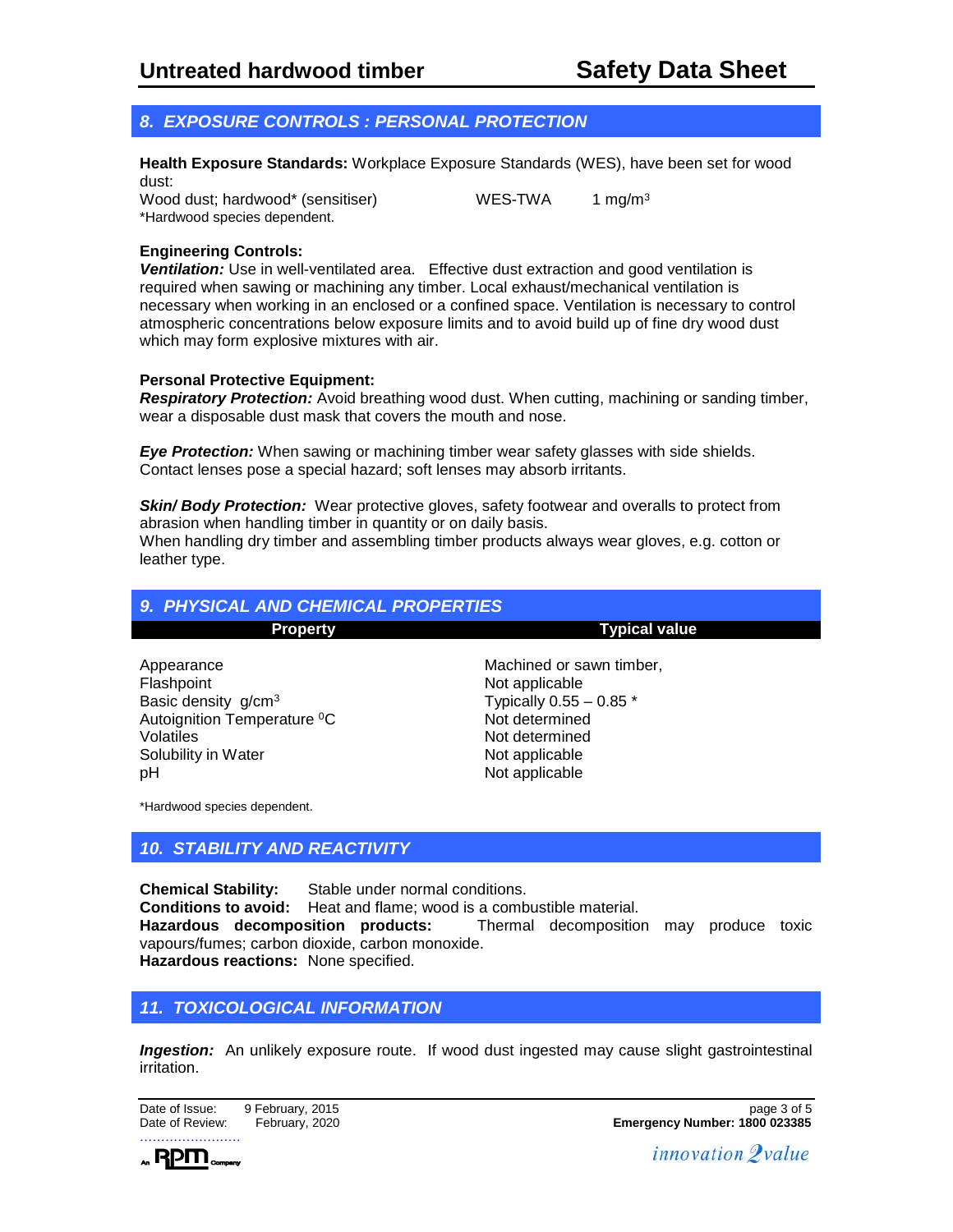# **Untreated hardwood timber Safety Data Sheet**

*Eye Contact:* Wood dust is mildly abrasive to the eyes. Symptoms may include irritation, redness, scratching of cornea and tearing.

**Skin Contact:** May cause irritation. Prolonged or repetitive contact or exposure to elevated wood dust levels of some wood species to skin may cause an allergic skin reaction in susceptible individuals. Handling dry timber surfaces (either treated or untreated) without gloves, may lead to discomfort from abrasion or result in splinters in the skin.

**Inhalation:** Wood dust is irritating to nose, throat and lungs. Symptoms may include nasal dryness, dry cough, sneezing, dryness and soreness of throat and sinuses, hoarseness and wheezing. Dust may block nasal passages resulting in a cough, sneezing or headaches.

#### **Chronic Effects:**

Prolonged exposure to certain species of untreated wood dust has been found to cause nasal cancer. Wood dust is classified by the National Toxicology Programme (NTP) and International Agency for Research in Cancer (IARC) as a Group 1, human carcinogen.

**Other Health Effects Information:** Main exposure routes are by contact with skin, inhalation of dust from machining or cutting timber, and from exposure to compounds released into the air when timber is burnt. Wood dust may aggravate pre-existing eye, respiratory, skin conditions and allergies.

### *12. ECOLOGICAL INFORMATION*

No specific ecotoxic hazards have been identified.

### *13. DISPOSAL CONSIDERATIONS*

**Disposal Methods:** Bundle or collect timber, off-cuts, shavings or sawdust for disposal. Small quantities of off-cuts or waste may be disposed of into household garbage. Larger quantities need to be disposed by recycling or to an appropriate land fill. Consult the Local authority or regulations for disposal options for this product.

| <b>14. TRANSPORT INFORMATION</b> |               |                            |               |                            |               |
|----------------------------------|---------------|----------------------------|---------------|----------------------------|---------------|
| <b>Road and Rail Transport</b>   |               | <b>Marine Transport</b>    |               | <b>Air Transport</b>       |               |
| UN No.                           | Not regulated | UN No.                     | Not regulated | UN No.                     | Not regulated |
| Proper<br>Shipping<br>Name       |               | Proper<br>Shipping<br>Name |               | Proper<br>Shipping<br>Name |               |
| <b>DG Class</b>                  |               | <b>DG Class</b>            |               | <b>DG Class</b>            |               |
| Sub. Risk                        |               | Sub. Risk                  |               | Sub. Risk                  |               |
| Pack Group                       |               | Pack Group                 |               | Pack Group                 |               |
| <b>Hazchem</b>                   |               | Hazchem                    |               |                            |               |

#### **Special Precautions for Landfill or Incineration:** No specific requirements identified.

#### **Dangerous Goods Segregation**

This product is not classified as a Dangerous Good for transport.